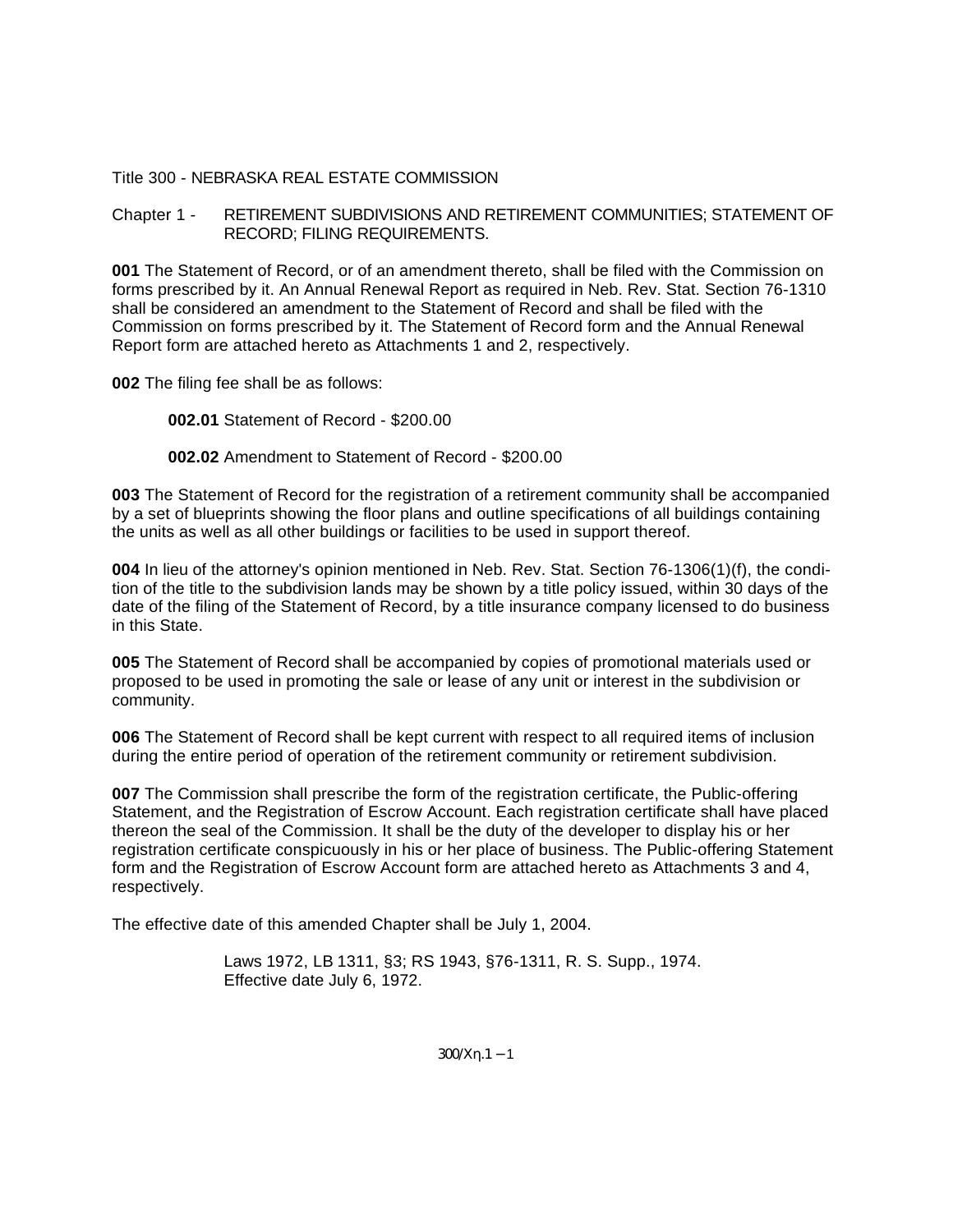# **STATEMENT OF RECORD RETIREMENT SUBDIVISION OR COMMUNITY**

The undersigned applicant hereby submits this Statement of Record for the purpose of registering a Retirement Subdivision or Community with the State Real Estate Commission.

### **SECTION I**

#### Attach the following documents:

- 1. Plat showing the subdivision or community as it now exists or is proposed with the dimensions of the lots and the relation of such lands to existing streets, roads and other improvements and the legal description of the subdivision or community.
- 2. A copy of an attorney's opinion or title policy showing the condition of the title to the subdivision or community lands, including encumbrances, current to within 30 days of the date of this Statement.
- 3. A copy of the instruments by which the interest in the subdivision or community lands was acquired.
- 4. A copy of any instruments creating liens or encumbrances showing the date said instruments were recorded.
- 5. A copy of the Public-offering Statement.
- 6. The current audited financial statements of the developer and, if different, the association, must be submitted as a part of this report. In the case of proposed new construction, prospective financial statements compiled by a Certified Public Accountant shall be furnished, unless examined statements are required. In the case of an initial registration or an amendment expanding the project, the prospective financial statements must be examined, rather than compiled, by a Certified Public Accountant pursuant to generally accepted accounting principles for a forecast, unless (a) all payments by purchasers are held in escrow at a state or federally regulated financial institution located within this state until closing of the disposition, (b) all public improvements serving the units or lots are completed prior to disposition, and (c) the interests in a unit or lot of a purchaser who is not in default on the contract for disposition will upon disposition be free of or not subject to disturbance by any encumbrances incurred by the developer or association for purchase or improvement of the retirement subdivision or community.
- 7. A copy of the instrument used or to be used to convey an interest in the subdivision or community to prospective purchasers or lessees.
- 8. A copy of the blueprints of the buildings or proposed buildings showing the floor plan of the buildings and the individual units therein.
- 9. Copies of all promotional advertising used or proposed in promoting the sale or lease of any unit or interest in the subdivision or community.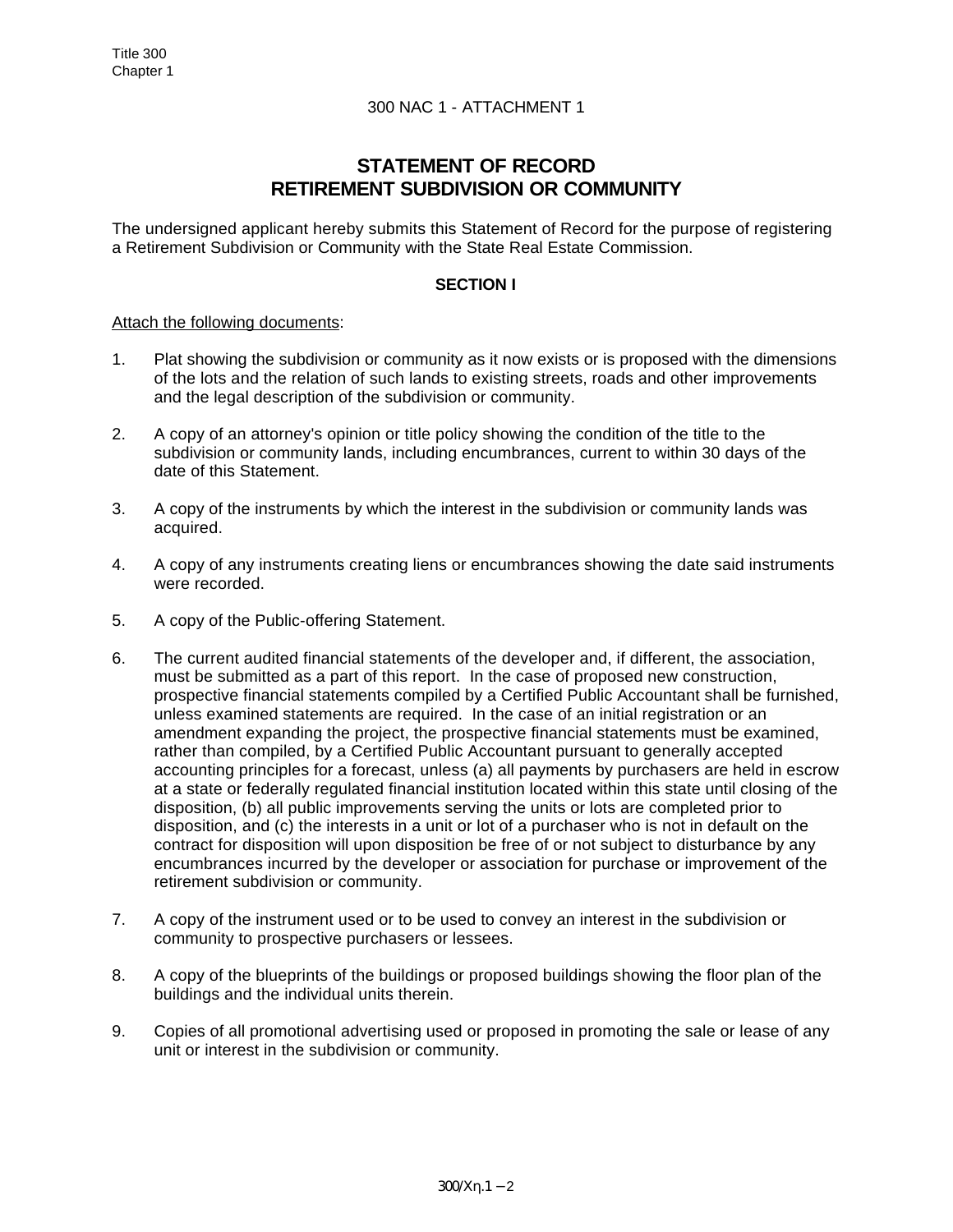- 10. If applicant is a nonprofit corporation, copies of the articles of incorporation and bylaws.
- 11. If the subdivision or community offers a promise to provide future nursing or other healthrelated services to purchasers pursuant to contracts effective for the purchaser's life or contracts for a period of over one year, that include payment of an entrance or similar fee, then an actuarial forecast, which identifies the qualifications of the preparing actuary or actuaries, shall be submitted. The actuarial forecast shall be prepared in accordance with generally accepted actuarial principles and practices, including a statement of actuarial opinion, a pricing analysis, a cash-flow projection and a statement of applicable actuarial methodology, formulas and assumptions.

## **SECTION II**

| 1. |                                                                                                              |                                                                                                                                                                                                       |  |  |  |  |
|----|--------------------------------------------------------------------------------------------------------------|-------------------------------------------------------------------------------------------------------------------------------------------------------------------------------------------------------|--|--|--|--|
| 2. |                                                                                                              |                                                                                                                                                                                                       |  |  |  |  |
| 3. |                                                                                                              |                                                                                                                                                                                                       |  |  |  |  |
| 4. |                                                                                                              | Corporation ()<br>Applicant is: Individual ()<br>Partnership ()                                                                                                                                       |  |  |  |  |
|    |                                                                                                              | Limited Liability Company ()                                                                                                                                                                          |  |  |  |  |
| 5. | If Corporation, indicate:                                                                                    |                                                                                                                                                                                                       |  |  |  |  |
|    | (a)                                                                                                          |                                                                                                                                                                                                       |  |  |  |  |
|    | (b)                                                                                                          |                                                                                                                                                                                                       |  |  |  |  |
|    | (c)                                                                                                          |                                                                                                                                                                                                       |  |  |  |  |
|    |                                                                                                              |                                                                                                                                                                                                       |  |  |  |  |
|    | List the name, address and principal occupation for the last 5 years of each officer and<br>(d)<br>director: |                                                                                                                                                                                                       |  |  |  |  |
|    |                                                                                                              |                                                                                                                                                                                                       |  |  |  |  |
|    | (e)                                                                                                          | List the name, address and principal occupation for the last 5 years of each stockholder<br>of such company owning more than 10% of the capital stock and state the amount of<br>stock owned by each: |  |  |  |  |
|    |                                                                                                              |                                                                                                                                                                                                       |  |  |  |  |
|    |                                                                                                              |                                                                                                                                                                                                       |  |  |  |  |
|    |                                                                                                              |                                                                                                                                                                                                       |  |  |  |  |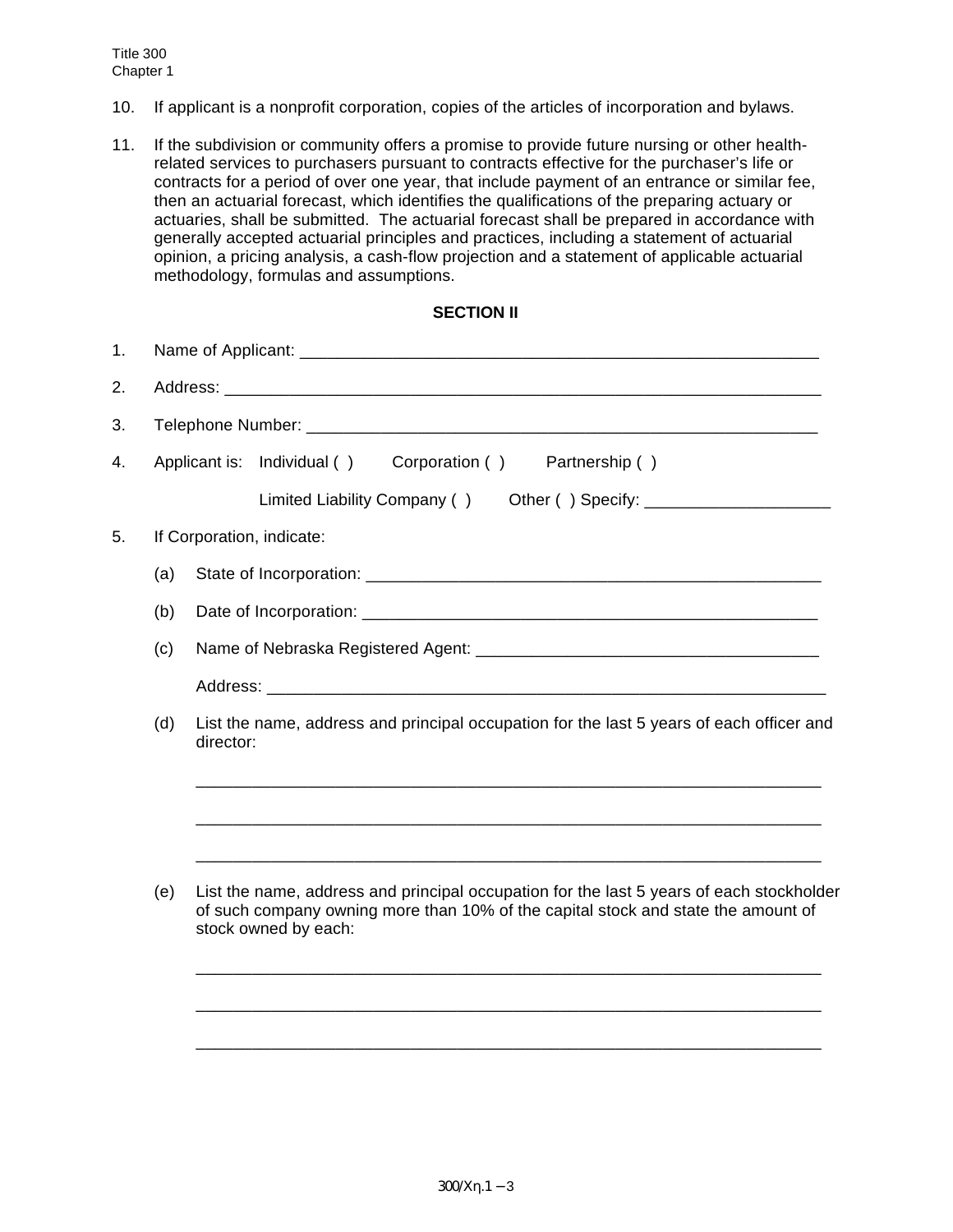|     | If Limited Liability Company, indicate:                                                                                                             |  |  |  |  |
|-----|-----------------------------------------------------------------------------------------------------------------------------------------------------|--|--|--|--|
| (a) |                                                                                                                                                     |  |  |  |  |
| (b) |                                                                                                                                                     |  |  |  |  |
| (c) |                                                                                                                                                     |  |  |  |  |
|     |                                                                                                                                                     |  |  |  |  |
| (d) | List name, address and principal occupation for the past 5 years of each manager:                                                                   |  |  |  |  |
|     |                                                                                                                                                     |  |  |  |  |
| (e) | List the name, address and principal occupation for the past 5 years of each member<br>owning more than 10% of the membership units of the company: |  |  |  |  |
|     |                                                                                                                                                     |  |  |  |  |
|     |                                                                                                                                                     |  |  |  |  |
|     | If Partnership, or other than an individual, limited liability company or corporation state:                                                        |  |  |  |  |
| (a) |                                                                                                                                                     |  |  |  |  |
| (b) | Year of Formation: __________ Is this a general partnership? Yes () No ()                                                                           |  |  |  |  |
|     |                                                                                                                                                     |  |  |  |  |
| (c) | List the name, address and principal occupation for the past 5 years of each general<br>partner, executive officer or similar management position:  |  |  |  |  |
|     |                                                                                                                                                     |  |  |  |  |
| (d) | List the name, address and principal occupation for the past 5 years of each partner or<br>other owner of more than 10% interest in Applicant:      |  |  |  |  |
|     |                                                                                                                                                     |  |  |  |  |
|     |                                                                                                                                                     |  |  |  |  |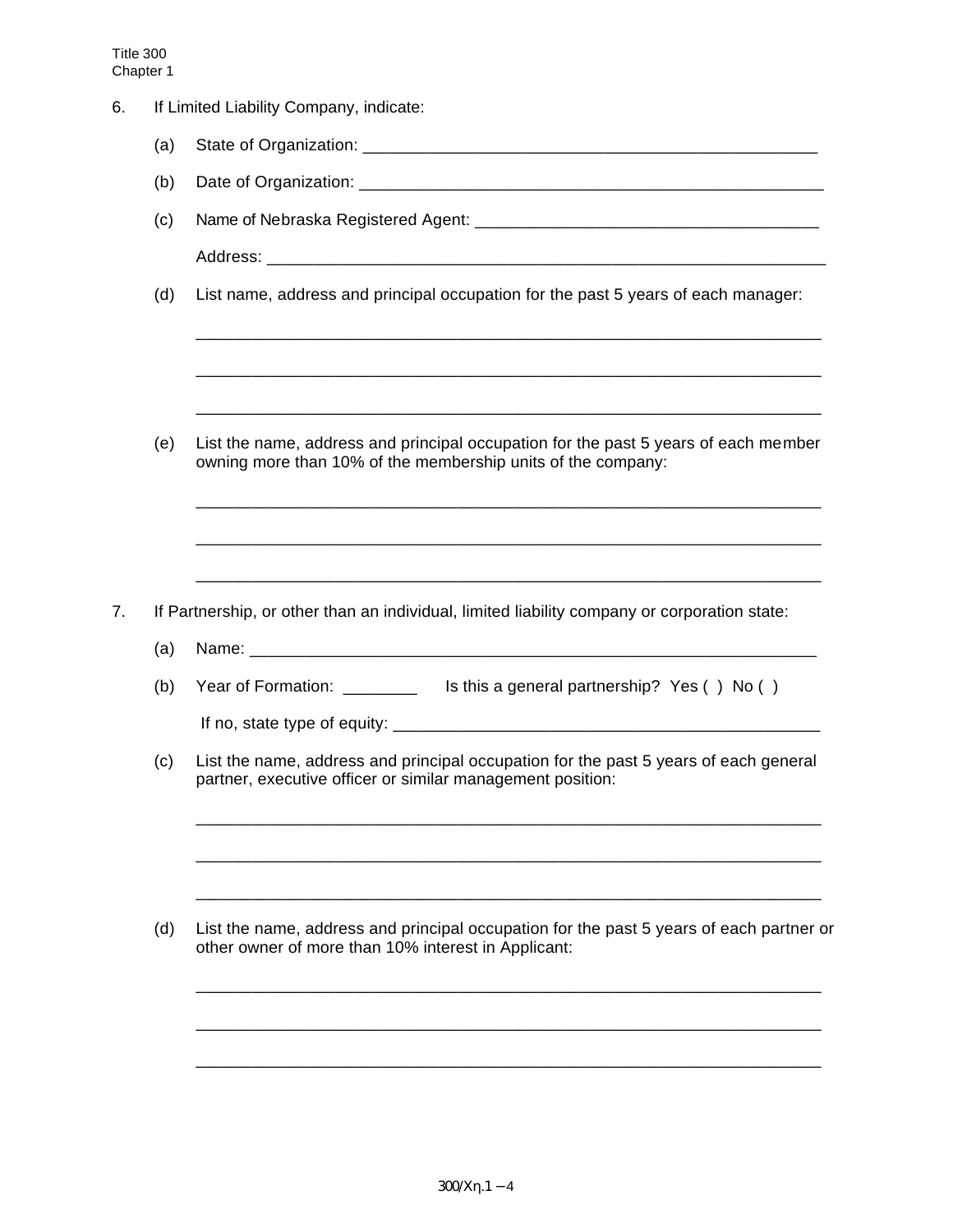8. Has there been an adjudication of bankruptcy against the Applicant, any managing association, contracted management agent or any principal owning more than 10% of the interests in any of such entities? Yes ( ) No ( ) If yes, please provide information including name and date and type of bankruptcy and court where filed.

\_\_\_\_\_\_\_\_\_\_\_\_\_\_\_\_\_\_\_\_\_\_\_\_\_\_\_\_\_\_\_\_\_\_\_\_\_\_\_\_\_\_\_\_\_\_\_\_\_\_\_\_\_\_\_\_\_\_\_\_\_\_\_\_\_\_\_\_\_\_\_\_

\_\_\_\_\_\_\_\_\_\_\_\_\_\_\_\_\_\_\_\_\_\_\_\_\_\_\_\_\_\_\_\_\_\_\_\_\_\_\_\_\_\_\_\_\_\_\_\_\_\_\_\_\_\_\_\_\_\_\_\_\_\_\_\_\_\_\_\_\_\_\_\_

\_\_\_\_\_\_\_\_\_\_\_\_\_\_\_\_\_\_\_\_\_\_\_\_\_\_\_\_\_\_\_\_\_\_\_\_\_\_\_\_\_\_\_\_\_\_\_\_\_\_\_\_\_\_\_\_\_\_\_\_\_\_\_\_\_\_\_\_\_\_\_\_

\_\_\_\_\_\_\_\_\_\_\_\_\_\_\_\_\_\_\_\_\_\_\_\_\_\_\_\_\_\_\_\_\_\_\_\_\_\_\_\_\_\_\_\_\_\_\_\_\_\_\_\_\_\_\_\_\_\_\_\_\_\_\_\_\_\_\_\_\_\_\_\_

9. Name and address of the subdivision or community manager or superintendent:

- 10. If Applicant, or if different, the Association is a Foreign Corporation or Foreign Limited Liability Company, has it qualified to do business in Nebraska? Yes ( ) No ( )
- 11. In case of default by Applicant on its obligations, what provisions have been made to assure purchasers or lessees that their interests will be protected or a full refund of all monies will be paid? (Attach copies of all applicable instruments.)
- 12. If any purchaser's lot or unit will be subject to any debts or liabilities of the developer or association in connection with the initial construction of improvements, Applicant must register an escrow account pursuant to Neb. Rev. Stat. 76-1305(4) on the form prescribed by the Commission, in a state or federally regulated financial institution located in Nebraska.
- 13. Has the subdivision or community met the zoning requirements of the local city or county? Yes () No () List the name of the authority or governmental subdivision regulating zoning.

\_\_\_\_\_\_\_\_\_\_\_\_\_\_\_\_\_\_\_\_\_\_\_\_\_\_\_\_\_\_\_\_\_\_\_\_\_\_\_\_\_\_\_\_\_\_\_\_\_\_\_\_\_\_\_\_\_\_\_\_\_\_\_\_\_\_\_\_\_\_\_\_

\_\_\_\_\_\_\_\_\_\_\_\_\_\_\_\_\_\_\_\_\_\_\_\_\_\_\_\_\_\_\_\_\_\_\_\_\_\_\_\_\_\_\_\_\_\_\_\_\_\_\_\_\_\_\_\_\_\_\_\_\_\_\_\_\_\_\_\_\_\_\_\_

\_\_\_\_\_\_\_\_\_\_\_\_\_\_\_\_\_\_\_\_\_\_\_\_\_\_\_\_\_\_\_\_\_\_\_\_\_\_\_\_\_\_\_\_\_\_\_\_\_\_\_\_\_\_\_\_\_\_\_\_\_\_\_\_\_\_\_\_\_\_\_\_

\_\_\_\_\_\_\_\_\_\_\_\_\_\_\_\_\_\_\_\_\_\_\_\_\_\_\_\_\_\_\_\_\_\_\_\_\_\_\_\_\_\_\_\_\_\_\_\_\_\_\_\_\_\_\_\_\_\_\_\_\_\_\_\_\_\_\_\_\_\_\_\_

\_\_\_\_\_\_\_\_\_\_\_\_\_\_\_\_\_\_\_\_\_\_\_\_\_\_\_\_\_\_\_\_\_\_\_\_\_\_\_\_\_\_\_\_\_\_\_\_\_\_\_\_\_\_\_\_\_\_\_\_\_\_\_\_\_\_\_\_\_\_\_\_

\_\_\_\_\_\_\_\_\_\_\_\_\_\_\_\_\_\_\_\_\_\_\_\_\_\_\_\_\_\_\_\_\_\_\_\_\_\_\_\_\_\_\_\_\_\_\_\_\_\_\_\_\_\_\_\_\_\_\_\_\_\_\_\_\_\_\_\_\_\_\_\_

\_\_\_\_\_\_\_\_\_\_\_\_\_\_\_\_\_\_\_\_\_\_\_\_\_\_\_\_\_\_\_\_\_\_\_\_\_\_\_\_\_\_\_\_\_\_\_\_\_\_\_\_\_\_\_\_\_\_\_\_\_\_\_\_\_\_\_\_\_\_\_\_

\_\_\_\_\_\_\_\_\_\_\_\_\_\_\_\_\_\_\_\_\_\_\_\_\_\_\_\_\_\_\_\_\_\_\_\_\_\_\_\_\_\_\_\_\_\_\_\_\_\_\_\_\_\_\_\_\_\_\_\_\_\_\_\_\_\_\_\_\_\_\_\_

14. Are there existing or proposed special assessments against the land? Yes ( ) No ( ) If Yes, explain.

- 15. Has a registration of the subdivision or community been filed in any other state or jurisdiction, including any federal agency? Yes ( ) No ( ) If Yes, give the name and address of the regulating authority in each jurisdiction.
- 16. Has there been any adverse order, judgment, or decree entered in connection with the subdivision or community lands by the regulatory authorities in any other state or jurisdiction, including any federal agency? Yes ( ) No ( ) If Yes, explain and attach copies of any such order, judgment or decree.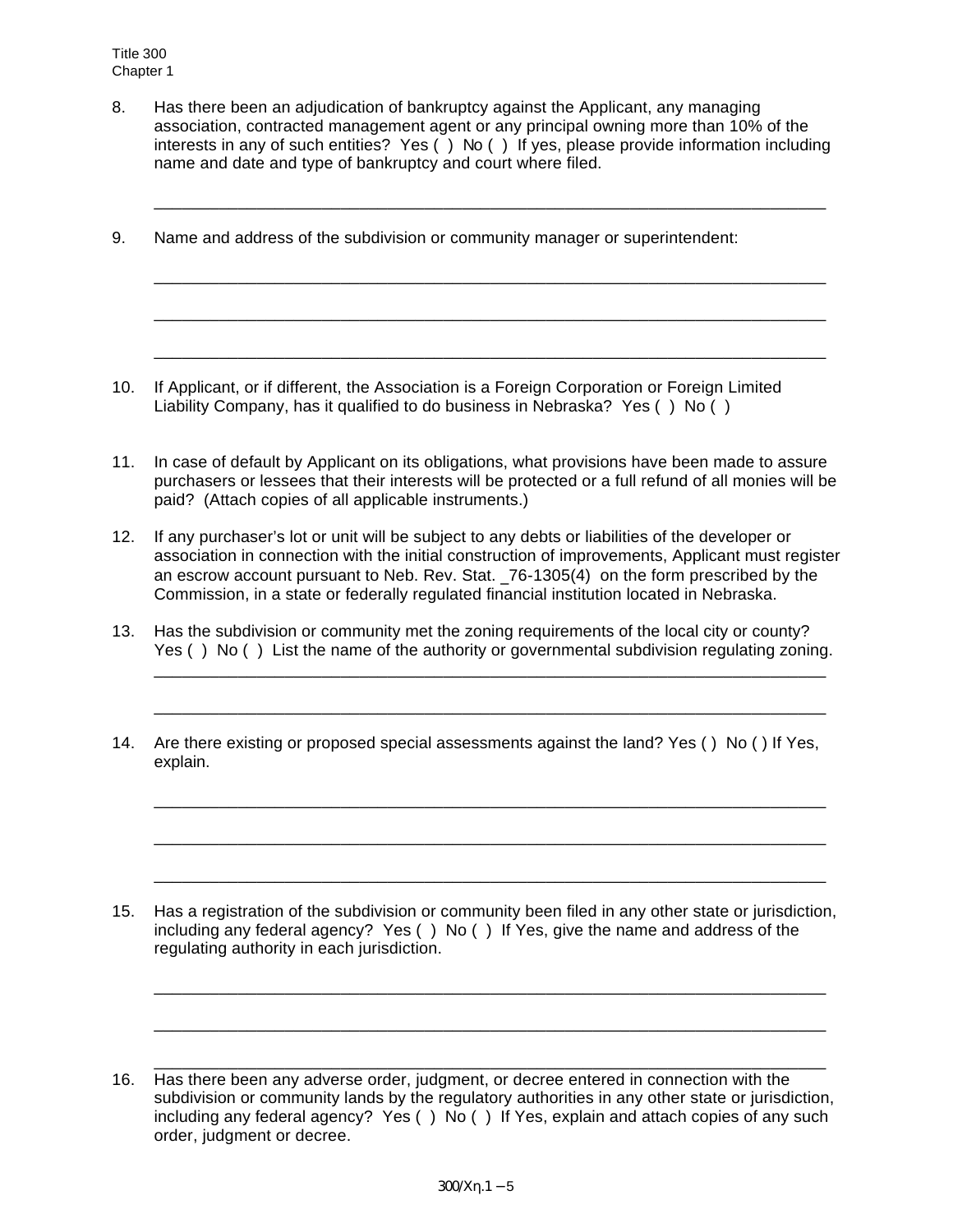17. List all services to be offered prospective purchasers or lessees in addition to the right to occupy a unit.

\_\_\_\_\_\_\_\_\_\_\_\_\_\_\_\_\_\_\_\_\_\_\_\_\_\_\_\_\_\_\_\_\_\_\_\_\_\_\_\_\_\_\_\_\_\_\_\_\_\_\_\_\_\_\_\_\_\_\_\_\_\_\_\_\_\_\_\_\_\_\_\_

\_\_\_\_\_\_\_\_\_\_\_\_\_\_\_\_\_\_\_\_\_\_\_\_\_\_\_\_\_\_\_\_\_\_\_\_\_\_\_\_\_\_\_\_\_\_\_\_\_\_\_\_\_\_\_\_\_\_\_\_\_\_\_\_\_\_\_\_\_\_\_\_

\_\_\_\_\_\_\_\_\_\_\_\_\_\_\_\_\_\_\_\_\_\_\_\_\_\_\_\_\_\_\_\_\_\_\_\_\_\_\_\_\_\_\_\_\_\_\_\_\_\_\_\_\_\_\_\_\_\_\_\_\_\_\_\_\_\_\_\_\_\_\_\_

\_\_\_\_\_\_\_\_\_\_\_\_\_\_\_\_\_\_\_\_\_\_\_\_\_\_\_\_\_\_\_\_\_\_\_\_\_\_\_\_\_\_\_\_\_\_\_\_\_\_\_\_\_\_\_\_\_\_\_\_\_\_\_\_\_\_\_\_\_\_\_\_

\_\_\_\_\_\_\_\_\_\_\_\_\_\_\_\_\_\_\_\_\_\_\_\_\_\_\_\_\_\_\_\_\_\_\_\_\_\_\_\_\_\_\_\_\_\_\_\_\_\_\_\_\_\_\_\_\_\_\_\_\_\_\_\_\_\_\_\_\_\_\_\_

- 18. What is the current or proposed regular monthly charge to be assessed against each purchaser or lessee?  $\textcircled{\texttt{s}}$  .
- 19. Are the services provided, as listed in question 17 above, included in the monthly charge? Yes () No () If No, list the charges to be made for each of the services not included in the monthly charge.

\_\_\_\_\_\_\_\_\_\_\_\_\_\_\_\_\_\_\_\_\_\_\_\_\_\_\_\_\_\_\_\_\_\_\_\_\_\_\_\_\_\_\_\_\_\_\_\_\_\_\_\_\_\_\_\_\_\_\_\_\_\_\_\_\_\_\_\_\_\_\_\_

\_\_\_\_\_\_\_\_\_\_\_\_\_\_\_\_\_\_\_\_\_\_\_\_\_\_\_\_\_\_\_\_\_\_\_\_\_\_\_\_\_\_\_\_\_\_\_\_\_\_\_\_\_\_\_\_\_\_\_\_\_\_\_\_\_\_\_\_\_\_\_\_

\_\_\_\_\_\_\_\_\_\_\_\_\_\_\_\_\_\_\_\_\_\_\_\_\_\_\_\_\_\_\_\_\_\_\_\_\_\_\_\_\_\_\_\_\_\_\_\_\_\_\_\_\_\_\_\_\_\_\_\_\_\_\_\_\_\_\_\_\_\_\_\_

\_\_\_\_\_\_\_\_\_\_\_\_\_\_\_\_\_\_\_\_\_\_\_\_\_\_\_\_\_\_\_\_\_\_\_\_\_\_\_\_\_\_\_\_\_\_\_\_\_\_\_\_\_\_\_\_\_\_\_\_\_\_\_\_\_\_\_\_\_\_\_\_

\_\_\_\_\_\_\_\_\_\_\_\_\_\_\_\_\_\_\_\_\_\_\_\_\_\_\_\_\_\_\_\_\_\_\_\_\_\_\_\_\_\_\_\_\_\_\_\_\_\_\_\_\_\_\_\_\_\_\_\_\_\_\_\_\_\_\_\_\_\_\_\_

\_\_\_\_\_\_\_\_\_\_\_\_\_\_\_\_\_\_\_\_\_\_\_\_\_\_\_\_\_\_\_\_\_\_\_\_\_\_\_\_\_\_\_\_\_\_\_\_\_\_\_\_\_\_\_\_\_\_\_\_\_\_\_\_\_\_\_\_\_\_\_\_

\_\_\_\_\_\_\_\_\_\_\_\_\_\_\_\_\_\_\_\_\_\_\_\_\_\_\_\_\_\_\_\_\_\_\_\_\_\_\_\_\_\_\_\_\_\_\_\_\_\_\_\_\_\_\_\_\_\_\_\_\_\_\_\_\_\_\_\_\_\_\_\_

\_\_\_\_\_\_\_\_\_\_\_\_\_\_\_\_\_\_\_\_\_\_\_\_\_\_\_\_\_\_\_\_\_\_\_\_\_\_\_\_\_\_\_\_\_\_\_\_\_\_\_\_\_\_\_\_\_\_\_\_\_\_\_\_\_\_\_\_\_\_\_\_

20. Does the subdivision or community reserve the right to increase or decrease the regular monthly charge in the future? Yes () No () If Yes, explain.

21. If this application is for a proposed subdivision or community what provision has been made to assure that proposed improvements and facilities will be completed as represented?

22. Has the **developer**, or if a corporation, its officers, directors, and principals, or if a limited liability company, its manager or members, or if a partnership or other entity, its partners or owners, ever been convicted of a crime involving land dispositions or any aspect of land sales business in this state, the United States, or any other state or foreign country or been subject to any injunction or administrative order restraining a false or misleading promotional plan involving land dispositions? Yes ( ) No ( ) If Yes, explain and attach copies of any such order or conviction.

\_\_\_\_\_\_\_\_\_\_\_\_\_\_\_\_\_\_\_\_\_\_\_\_\_\_\_\_\_\_\_\_\_\_\_\_\_\_\_\_\_\_\_\_\_\_\_\_\_\_\_\_\_\_\_\_\_\_\_\_\_\_\_\_\_\_\_\_\_\_\_\_

\_\_\_\_\_\_\_\_\_\_\_\_\_\_\_\_\_\_\_\_\_\_\_\_\_\_\_\_\_\_\_\_\_\_\_\_\_\_\_\_\_\_\_\_\_\_\_\_\_\_\_\_\_\_\_\_\_\_\_\_\_\_\_\_\_\_\_\_\_\_\_\_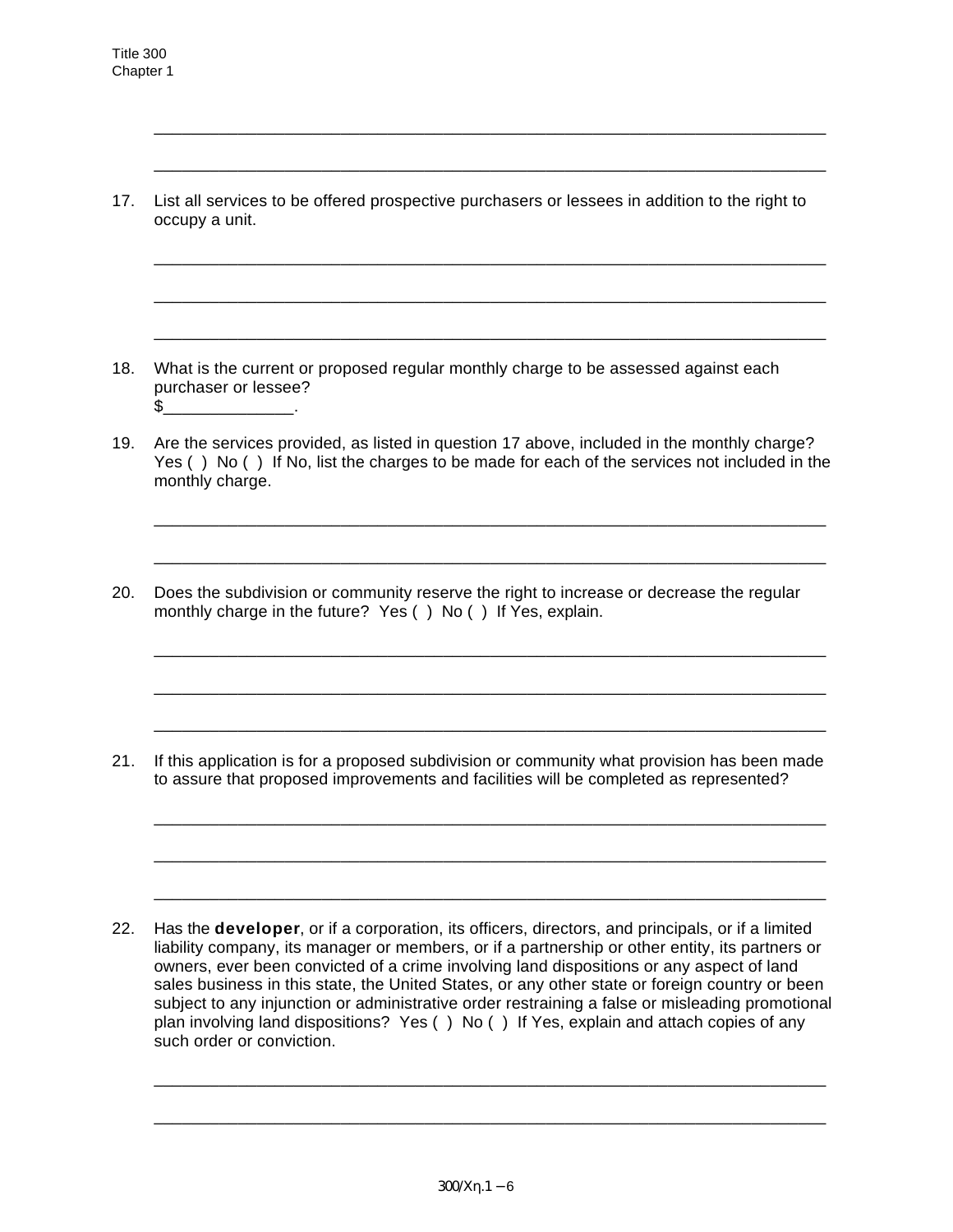23. Has the **managing agent**, or if a corporation, its officers, directors, and principals, or if a limited liability company, its manager or members, or if a partnership or other entity, its partners or owners, ever been convicted of a crime involving land dispositions or any aspect of land sales business in this state, the United States, or any other state or foreign country or been subject to any injunction or administrative order restraining a false or misleading promotional plan involving land dispositions? Yes ( ) No ( ) If Yes, explain and attach copies of any such order or conviction.

\_\_\_\_\_\_\_\_\_\_\_\_\_\_\_\_\_\_\_\_\_\_\_\_\_\_\_\_\_\_\_\_\_\_\_\_\_\_\_\_\_\_\_\_\_\_\_\_\_\_\_\_\_\_\_\_\_\_\_\_\_\_\_\_\_\_\_\_\_\_\_\_

\_\_\_\_\_\_\_\_\_\_\_\_\_\_\_\_\_\_\_\_\_\_\_\_\_\_\_\_\_\_\_\_\_\_\_\_\_\_\_\_\_\_\_\_\_\_\_\_\_\_\_\_\_\_\_\_\_\_\_\_\_\_\_\_\_\_\_\_\_\_\_\_

\_\_\_\_\_\_\_\_\_\_\_\_\_\_\_\_\_\_\_\_\_\_\_\_\_\_\_\_\_\_\_\_\_\_\_\_\_\_\_\_\_\_\_\_\_\_\_\_\_\_\_\_\_\_\_\_\_\_\_\_\_\_\_\_\_\_\_\_\_\_\_\_

\_\_\_\_\_\_\_\_\_\_\_\_\_\_\_\_\_\_\_\_\_\_\_\_\_\_\_\_\_\_\_\_\_\_\_\_\_\_\_\_\_\_\_\_\_\_\_\_\_\_\_\_\_\_\_\_\_\_\_\_\_\_\_\_\_\_\_\_\_\_\_\_

\_\_\_\_\_\_\_\_\_\_\_\_\_\_\_\_\_\_\_\_\_\_\_\_\_\_\_\_\_\_\_\_\_\_\_\_\_\_\_\_\_\_\_\_\_\_\_\_\_\_\_\_\_\_\_\_\_\_\_\_\_\_\_\_\_\_\_\_\_\_\_\_

\_\_\_\_\_\_\_\_\_\_\_\_\_\_\_\_\_\_\_\_\_\_\_\_\_\_\_\_\_\_\_\_\_\_\_\_\_\_\_\_\_\_\_\_\_\_\_\_\_\_\_\_\_\_\_\_\_\_\_\_\_\_\_\_\_\_\_\_\_\_\_\_ \_\_\_\_\_\_\_\_\_\_\_\_\_\_\_\_\_\_\_\_\_\_\_\_\_\_\_\_\_\_\_\_\_\_\_\_\_\_\_\_\_\_\_\_\_\_\_\_\_\_\_\_\_\_\_\_\_\_\_\_\_\_\_\_\_\_\_\_\_\_\_\_ \_\_\_\_\_\_\_\_\_\_\_\_\_\_\_\_\_\_\_\_\_\_\_\_\_\_\_\_\_\_\_\_\_\_\_\_\_\_\_\_\_\_\_\_\_\_\_\_\_\_\_\_\_\_\_\_\_\_\_\_\_\_\_\_\_\_\_\_\_\_\_\_ The foregoing statements are made for the purpose of procuring registration for the sale or lease

of lot or units in the Retirement Subdivision or Community described herein and consent is hereby given that these statements and all documents submitted with this application may be used as evidence by the State Real Estate Commission of the State of Nebraska, or in any court in Nebraska where a violation of the laws of Nebraska regulating the sale or lease of units in a Retirement Subdivisions or Communities is claimed.

It is also expressly agreed that the State Real Estate Commission has the right to go outside this application for information in investigating this application. We also agree to furnish, if requested, a cashier's or certified check in an amount to be determined by the Commission as sufficient to allow a personal inspection of the subdivision or community by a representative of the Commission.

I, \_\_\_\_\_\_\_\_\_\_\_\_\_\_\_\_\_\_\_\_\_\_\_\_\_\_\_\_\_\_\_\_\_\_\_\_\_\_\_\_, in submitting this document, state as follows: that I am \_\_\_\_\_\_\_\_\_\_\_\_\_\_\_\_\_\_\_\_\_\_\_\_\_\_\_\_\_of \_\_\_\_\_\_\_\_\_\_\_\_\_\_\_\_\_\_\_\_\_\_\_\_\_\_\_\_\_\_; that I have read the above and foregoing application, and that the same is true to the best of my knowledge and belief.

KNOW ALL MEN BY THESE PRESENTS: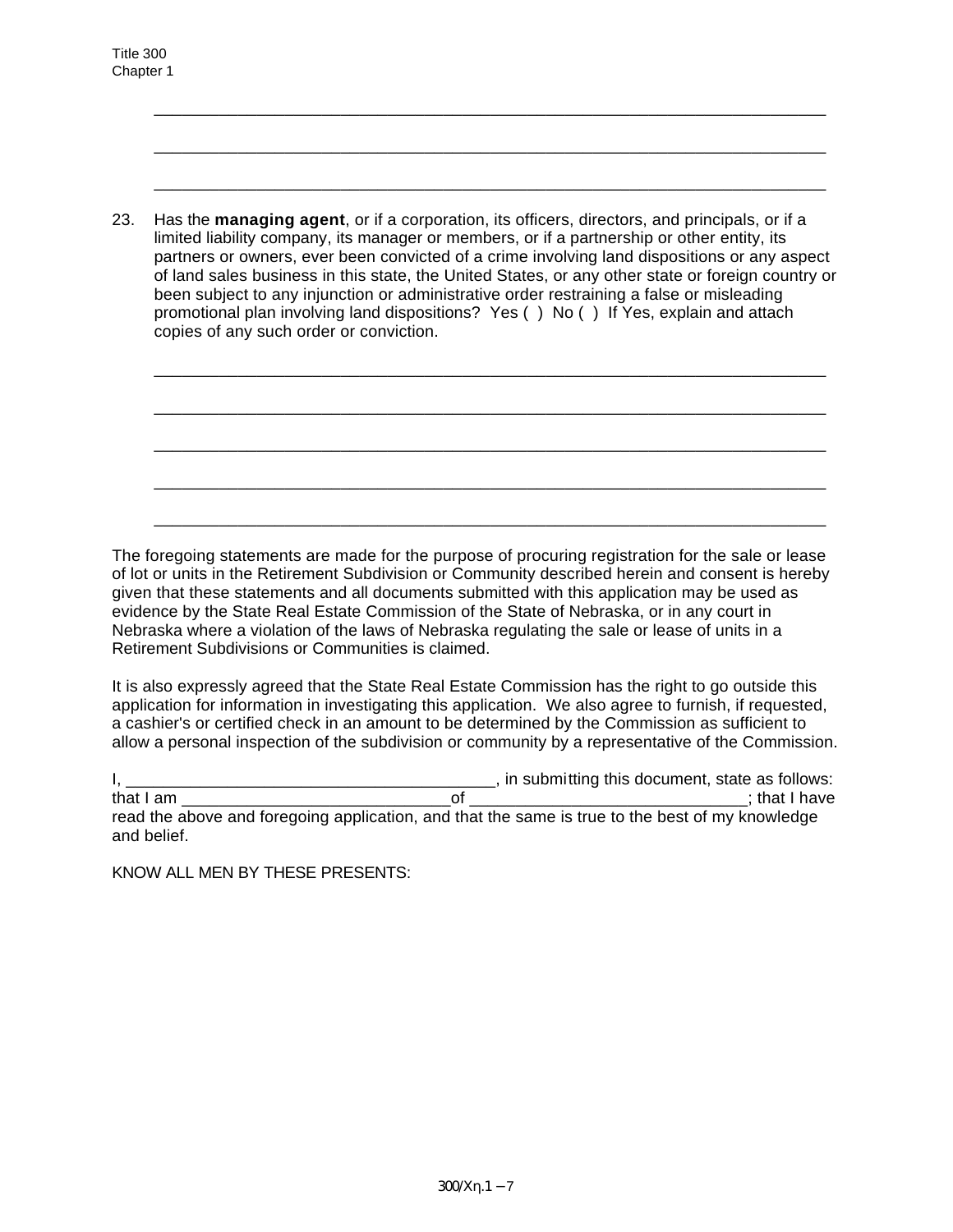That the undersigned does hereby constitute and appoint the Director of the State Real Estate Commission of the State of Nebraska, and his or her successor in office, its or his or her true and lawful agent in Nebraska, upon whom all judicial and other process or legal notice directed to such registrant may be served and service upon the agent so designated shall be equivalent to personal service upon said registrant. The undersigned registrant agrees that any lawful process against such registrant which is served upon such agent shall be of the same legal force and validity as if served upon the registrant, and that such authority shall continue in force so long as any liability remains outstanding in the State of Nebraska. It is expressly agreed that this appointment covers not only the present application and registration but extends to and covers all future or renewal applications and renewal registrations issued by the State Real Estate Commission of the State of Nebraska.

I, \_\_\_\_\_\_\_\_\_\_\_\_\_\_\_\_\_\_\_\_\_\_\_\_\_\_\_\_\_\_\_\_\_\_\_\_\_\_\_, in submitting this document, state as follows that I signed the foregoing Appointment of Agent for Service of Process as

\_\_\_\_\_\_\_\_\_\_\_\_\_\_\_\_\_\_\_\_\_\_\_\_\_\_\_\_\_\_\_\_\_\_\_\_\_\_ of \_\_\_\_\_\_\_\_\_\_\_\_\_\_\_\_\_\_\_\_\_\_\_\_\_\_\_\_\_\_\_\_\_\_\_, having full authority to sign such appointment in said capacity; that I have read said instrument and that the execution thereof is a voluntary act and deed and the voluntary act and deed of said registrant.

**Signature** 

\_\_\_\_\_\_\_\_\_\_\_\_\_\_\_\_\_\_\_\_\_\_\_\_\_\_\_\_\_\_\_\_\_\_\_\_\_\_

\_\_\_\_\_\_\_\_\_\_\_\_\_\_\_\_\_\_\_\_\_\_\_\_\_\_\_\_\_\_\_\_\_\_\_\_\_\_

Date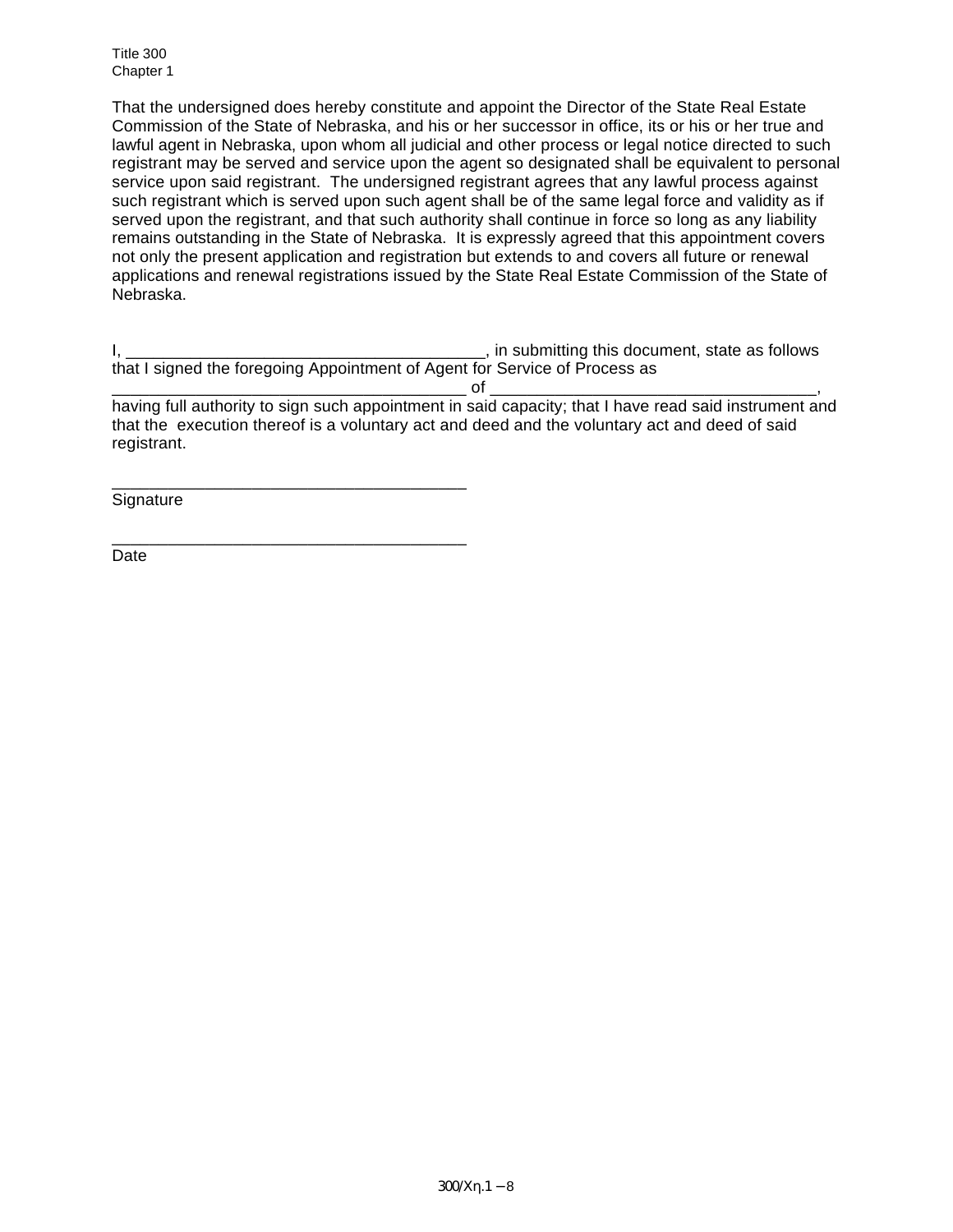### **ANNUAL RENEWAL REPORT RETIREMENT SUBDIVISION OR COMMUNITY ANNUAL RENEWAL FEE \$200**

NOTE: Current audited financial statements, a current public-offering statement, and any amendments to the statement of record must be submitted as a part of this report.

| 1. | Name of Retirement Subdivision or Community: ___________________________________ |     |                                                                                                                                                                                                       |  |  |  |  |  |  |
|----|----------------------------------------------------------------------------------|-----|-------------------------------------------------------------------------------------------------------------------------------------------------------------------------------------------------------|--|--|--|--|--|--|
| 2. |                                                                                  |     |                                                                                                                                                                                                       |  |  |  |  |  |  |
| 3. |                                                                                  |     |                                                                                                                                                                                                       |  |  |  |  |  |  |
| 4. |                                                                                  |     |                                                                                                                                                                                                       |  |  |  |  |  |  |
| 5. |                                                                                  |     |                                                                                                                                                                                                       |  |  |  |  |  |  |
| 6. | Developer is: Individual () Partnership () Corporation ()                        |     |                                                                                                                                                                                                       |  |  |  |  |  |  |
|    |                                                                                  |     | Limited Liability Company () Other () Specify___________________________________                                                                                                                      |  |  |  |  |  |  |
| 7. | If Developer is a Corporation, indicate:<br>(a)                                  |     |                                                                                                                                                                                                       |  |  |  |  |  |  |
|    |                                                                                  | (1) |                                                                                                                                                                                                       |  |  |  |  |  |  |
|    |                                                                                  |     |                                                                                                                                                                                                       |  |  |  |  |  |  |
|    |                                                                                  | (2) | List the name, address and principal occupation for the last 5 years of each<br>officer and director:                                                                                                 |  |  |  |  |  |  |
|    |                                                                                  |     |                                                                                                                                                                                                       |  |  |  |  |  |  |
|    |                                                                                  |     |                                                                                                                                                                                                       |  |  |  |  |  |  |
|    |                                                                                  |     |                                                                                                                                                                                                       |  |  |  |  |  |  |
|    |                                                                                  |     |                                                                                                                                                                                                       |  |  |  |  |  |  |
|    |                                                                                  | (3) | List the name, address and principal occupation for the last 5 years of each<br>stockholder of such company owning more than 10% of the capital stock and<br>state the amount of stock owned by each: |  |  |  |  |  |  |
|    |                                                                                  |     |                                                                                                                                                                                                       |  |  |  |  |  |  |
|    |                                                                                  |     |                                                                                                                                                                                                       |  |  |  |  |  |  |

\_\_\_\_\_\_\_\_\_\_\_\_\_\_\_\_\_\_\_\_\_\_\_\_\_\_\_\_\_\_\_\_\_\_\_\_\_\_\_\_\_\_\_\_\_\_\_\_\_\_\_\_\_\_\_\_\_\_\_\_\_\_\_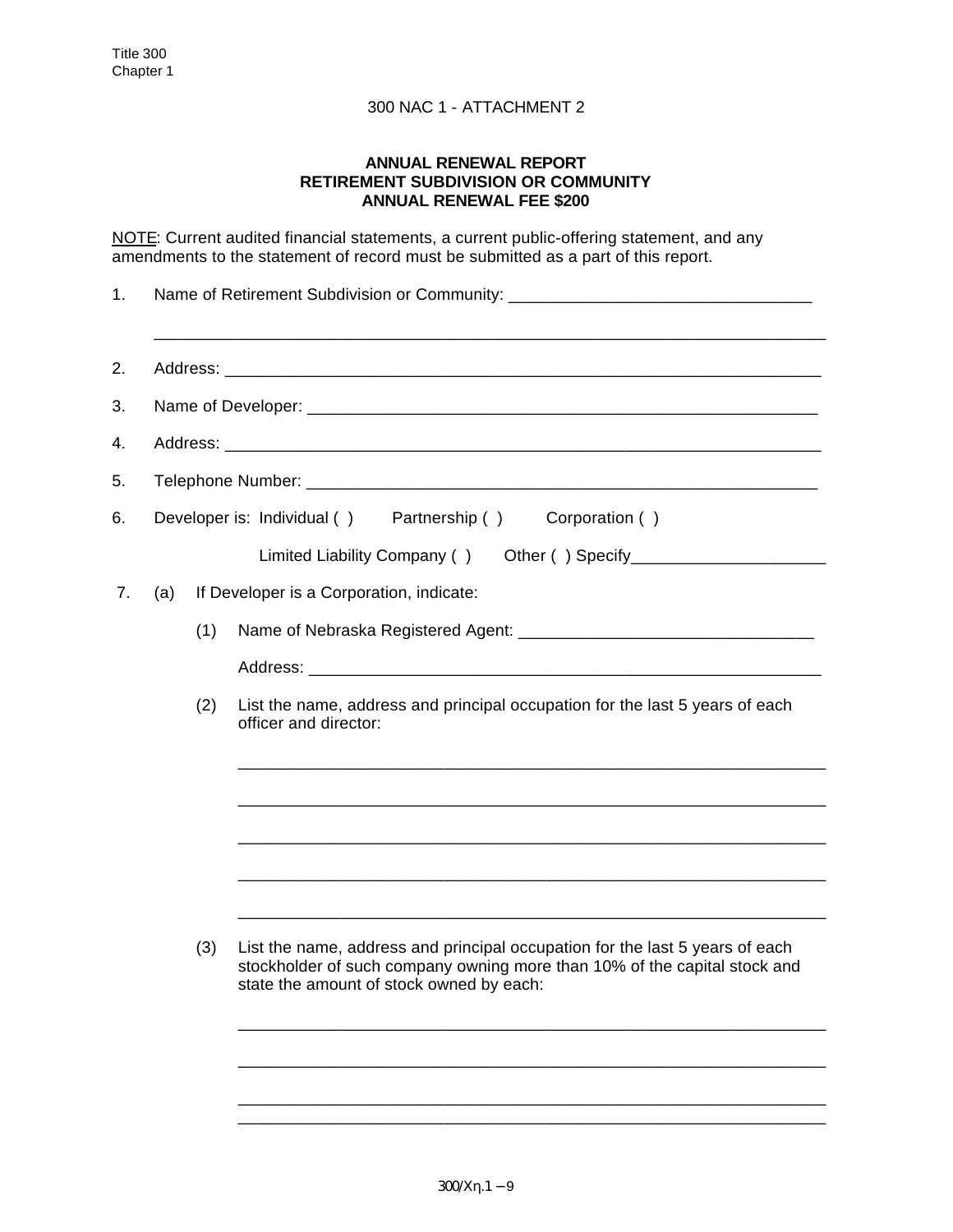- (b) If Developer is a Limited Liability Company, indicate:
	- (1) Name of Nebraska Registered Agent: \_\_\_\_\_\_\_\_\_\_\_\_\_\_\_\_\_\_\_\_\_\_\_\_\_\_\_\_\_\_\_\_

\_\_\_\_\_\_\_\_\_\_\_\_\_\_\_\_\_\_\_\_\_\_\_\_\_\_\_\_\_\_\_\_\_\_\_\_\_\_\_\_\_\_\_\_\_\_\_\_\_\_\_\_\_\_\_\_\_\_\_\_\_\_\_

Address: \_\_\_\_\_\_\_\_\_\_\_\_\_\_\_\_\_\_\_\_\_\_\_\_\_\_\_\_\_\_\_\_\_\_\_\_\_\_\_\_\_\_\_\_\_\_\_\_\_\_\_\_\_\_\_

(2) List name and address and principal occupation for the past 5 years of each manager:

\_\_\_\_\_\_\_\_\_\_\_\_\_\_\_\_\_\_\_\_\_\_\_\_\_\_\_\_\_\_\_\_\_\_\_\_\_\_\_\_\_\_\_\_\_\_\_\_\_\_\_\_\_\_\_\_\_\_\_\_\_\_\_

\_\_\_\_\_\_\_\_\_\_\_\_\_\_\_\_\_\_\_\_\_\_\_\_\_\_\_\_\_\_\_\_\_\_\_\_\_\_\_\_\_\_\_\_\_\_\_\_\_\_\_\_\_\_\_\_\_\_\_\_\_\_\_

\_\_\_\_\_\_\_\_\_\_\_\_\_\_\_\_\_\_\_\_\_\_\_\_\_\_\_\_\_\_\_\_\_\_\_\_\_\_\_\_\_\_\_\_\_\_\_\_\_\_\_\_\_\_\_\_\_\_\_\_\_\_\_

\_\_\_\_\_\_\_\_\_\_\_\_\_\_\_\_\_\_\_\_\_\_\_\_\_\_\_\_\_\_\_\_\_\_\_\_\_\_\_\_\_\_\_\_\_\_\_\_\_\_\_\_\_\_\_\_\_\_\_\_\_\_\_

\_\_\_\_\_\_\_\_\_\_\_\_\_\_\_\_\_\_\_\_\_\_\_\_\_\_\_\_\_\_\_\_\_\_\_\_\_\_\_\_\_\_\_\_\_\_\_\_\_\_\_\_\_\_\_\_\_\_\_\_\_\_\_

\_\_\_\_\_\_\_\_\_\_\_\_\_\_\_\_\_\_\_\_\_\_\_\_\_\_\_\_\_\_\_\_\_\_\_\_\_\_\_\_\_\_\_\_\_\_\_\_\_\_\_\_\_\_\_\_\_\_\_\_\_\_\_

\_\_\_\_\_\_\_\_\_\_\_\_\_\_\_\_\_\_\_\_\_\_\_\_\_\_\_\_\_\_\_\_\_\_\_\_\_\_\_\_\_\_\_\_\_\_\_\_\_\_\_\_\_\_\_\_\_\_\_\_\_\_\_

\_\_\_\_\_\_\_\_\_\_\_\_\_\_\_\_\_\_\_\_\_\_\_\_\_\_\_\_\_\_\_\_\_\_\_\_\_\_\_\_\_\_\_\_\_\_\_\_\_\_\_\_\_\_\_\_\_\_\_\_\_\_\_

\_\_\_\_\_\_\_\_\_\_\_\_\_\_\_\_\_\_\_\_\_\_\_\_\_\_\_\_\_\_\_\_\_\_\_\_\_\_\_\_\_\_\_\_\_\_\_\_\_\_\_\_\_\_\_\_\_\_\_\_\_\_\_

\_\_\_\_\_\_\_\_\_\_\_\_\_\_\_\_\_\_\_\_\_\_\_\_\_\_\_\_\_\_\_\_\_\_\_\_\_\_\_\_\_\_\_\_\_\_\_\_\_\_\_\_\_\_\_\_\_\_\_\_\_\_\_

\_\_\_\_\_\_\_\_\_\_\_\_\_\_\_\_\_\_\_\_\_\_\_\_\_\_\_\_\_\_\_\_\_\_\_\_\_\_\_\_\_\_\_\_\_\_\_\_\_\_\_\_\_\_\_\_\_\_\_\_\_\_\_

\_\_\_\_\_\_\_\_\_\_\_\_\_\_\_\_\_\_\_\_\_\_\_\_\_\_\_\_\_\_\_\_\_\_\_\_\_\_\_\_\_\_\_\_\_\_\_\_\_\_\_\_\_\_\_\_\_\_\_\_\_\_\_

\_\_\_\_\_\_\_\_\_\_\_\_\_\_\_\_\_\_\_\_\_\_\_\_\_\_\_\_\_\_\_\_\_\_\_\_\_\_\_\_\_\_\_\_\_\_\_\_\_\_\_\_\_\_\_\_\_\_\_\_\_\_\_

\_\_\_\_\_\_\_\_\_\_\_\_\_\_\_\_\_\_\_\_\_\_\_\_\_\_\_\_\_\_\_\_\_\_\_\_\_\_\_\_\_\_\_\_\_\_\_\_\_\_\_\_\_\_\_\_\_\_\_\_\_\_\_

\_\_\_\_\_\_\_\_\_\_\_\_\_\_\_\_\_\_\_\_\_\_\_\_\_\_\_\_\_\_\_\_\_\_\_\_\_\_\_\_\_\_\_\_\_\_\_\_\_\_\_\_\_\_\_\_\_\_\_\_\_\_\_

(3) List the name, address and principal occupation for the past 5 years of each member owning more than 10% of the membership units of the company:

- (c) If Developer is a Partnership, or other than an individual, limited liability company or corpor ation:
	- (1) List below the name, address and principal occupation for the past 5 years of each general partner, executive officer or similar management position: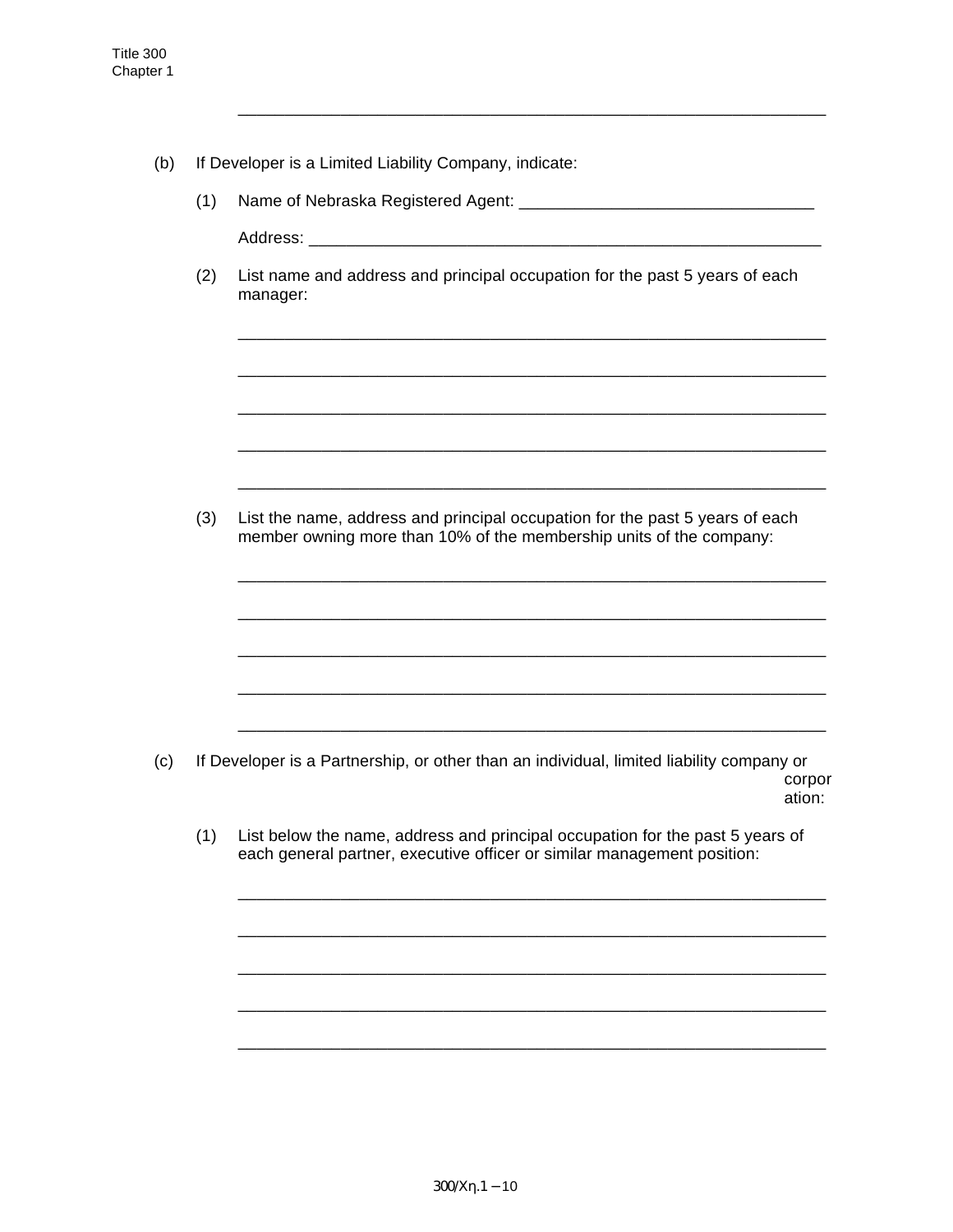(2) List the name, address and principal occupation for the past 5 years of each partner or other owner of a more than 10% interest in Applicant:

\_\_\_\_\_\_\_\_\_\_\_\_\_\_\_\_\_\_\_\_\_\_\_\_\_\_\_\_\_\_\_\_\_\_\_\_\_\_\_\_\_\_\_\_\_\_\_\_\_\_\_\_\_\_\_\_\_\_\_\_\_\_\_

\_\_\_\_\_\_\_\_\_\_\_\_\_\_\_\_\_\_\_\_\_\_\_\_\_\_\_\_\_\_\_\_\_\_\_\_\_\_\_\_\_\_\_\_\_\_\_\_\_\_\_\_\_\_\_\_\_\_\_\_\_\_\_

\_\_\_\_\_\_\_\_\_\_\_\_\_\_\_\_\_\_\_\_\_\_\_\_\_\_\_\_\_\_\_\_\_\_\_\_\_\_\_\_\_\_\_\_\_\_\_\_\_\_\_\_\_\_\_\_\_\_\_\_\_\_\_

\_\_\_\_\_\_\_\_\_\_\_\_\_\_\_\_\_\_\_\_\_\_\_\_\_\_\_\_\_\_\_\_\_\_\_\_\_\_\_\_\_\_\_\_\_\_\_\_\_\_\_\_\_\_\_\_\_\_\_\_\_\_\_

8. Name and address of the subdivision or community manager or superintendent:

9. Has the developer, association, managing agent or any principal owning more than 10% of the interest in the subdivision or community or any of such entities ever been adjudged bankrupt? Yes ( ) No ( ) If Yes, state the court and date of such adjudication and the bankruptcy chapter filed under.

\_\_\_\_\_\_\_\_\_\_\_\_\_\_\_\_\_\_\_\_\_\_\_\_\_\_\_\_\_\_\_\_\_\_\_\_\_\_\_\_\_\_\_\_\_\_\_\_\_\_\_\_\_\_\_\_\_\_\_\_\_\_\_\_\_\_\_\_\_\_\_\_

\_\_\_\_\_\_\_\_\_\_\_\_\_\_\_\_\_\_\_\_\_\_\_\_\_\_\_\_\_\_\_\_\_\_\_\_\_\_\_\_\_\_\_\_\_\_\_\_\_\_\_\_\_\_\_\_\_\_\_\_\_\_\_\_\_\_\_\_\_\_\_\_

\_\_\_\_\_\_\_\_\_\_\_\_\_\_\_\_\_\_\_\_\_\_\_\_\_\_\_\_\_\_\_\_\_\_\_\_\_\_\_\_\_\_\_\_\_\_\_\_\_\_\_\_\_\_\_\_\_\_\_\_\_\_\_\_\_\_\_\_\_\_\_\_

\_\_\_\_\_\_\_\_\_\_\_\_\_\_\_\_\_\_\_\_\_\_\_\_\_\_\_\_\_\_\_\_\_\_\_\_\_\_\_\_\_\_\_\_\_\_\_\_\_\_\_\_\_\_\_\_\_\_\_\_\_\_\_\_\_\_\_\_\_\_\_\_

\_\_\_\_\_\_\_\_\_\_\_\_\_\_\_\_\_\_\_\_\_\_\_\_\_\_\_\_\_\_\_\_\_\_\_\_\_\_\_\_\_\_\_\_\_\_\_\_\_\_\_\_\_\_\_\_\_\_\_\_\_\_\_\_\_\_\_\_\_\_\_\_

\_\_\_\_\_\_\_\_\_\_\_\_\_\_\_\_\_\_\_\_\_\_\_\_\_\_\_\_\_\_\_\_\_\_\_\_\_\_\_\_\_\_\_\_\_\_\_\_\_\_\_\_\_\_\_\_\_\_\_\_\_\_\_\_\_\_\_\_\_\_\_\_

- 10. List any additional liens against the subdivision or community and submit copies thereof.
- 11. Before answering this question, please review your current Statement of Record. Are there any changes to the information provided in the filed Statement of Record? Yes () No () If yes, submit an amendment showing such changes.

The foregoing statements are made for the purpose of renewing the registration for the sale or lease of units in the Retirement Subdivision or Community named herein and consent is hereby given that these statements and all documents submitted with this Report may be used as evidence in the State Real Estate Commission of the State of Nebraska, or in any court in Nebraska where a violation of the laws of Nebraska regulating the sale or lease of units in a Retirement Subdivision or Community is claimed.

It is also expressly agreed that the State Real Estate Commission has the right to go outside this Report for information in investigating this Report.

|                                                                                           | n in submitting this document |
|-------------------------------------------------------------------------------------------|-------------------------------|
| hereby acknowledge that I am                                                              |                               |
| that I have read the above and foregoing Report and all documents accompanying and made a |                               |
| part of this Report, and that the same are true to the best of my knowledge and belief.   |                               |

(Date) (Signature of Developer, Partner, Officer of Corporation, or Member/Manager of Limited Liability Company)

\_\_\_\_\_\_\_\_\_\_\_\_\_\_\_ \_\_\_\_\_\_\_\_\_\_\_\_\_\_\_\_\_\_\_\_\_\_\_\_\_\_\_\_\_\_\_\_\_\_\_\_\_\_\_\_\_\_\_\_\_\_\_\_\_\_\_\_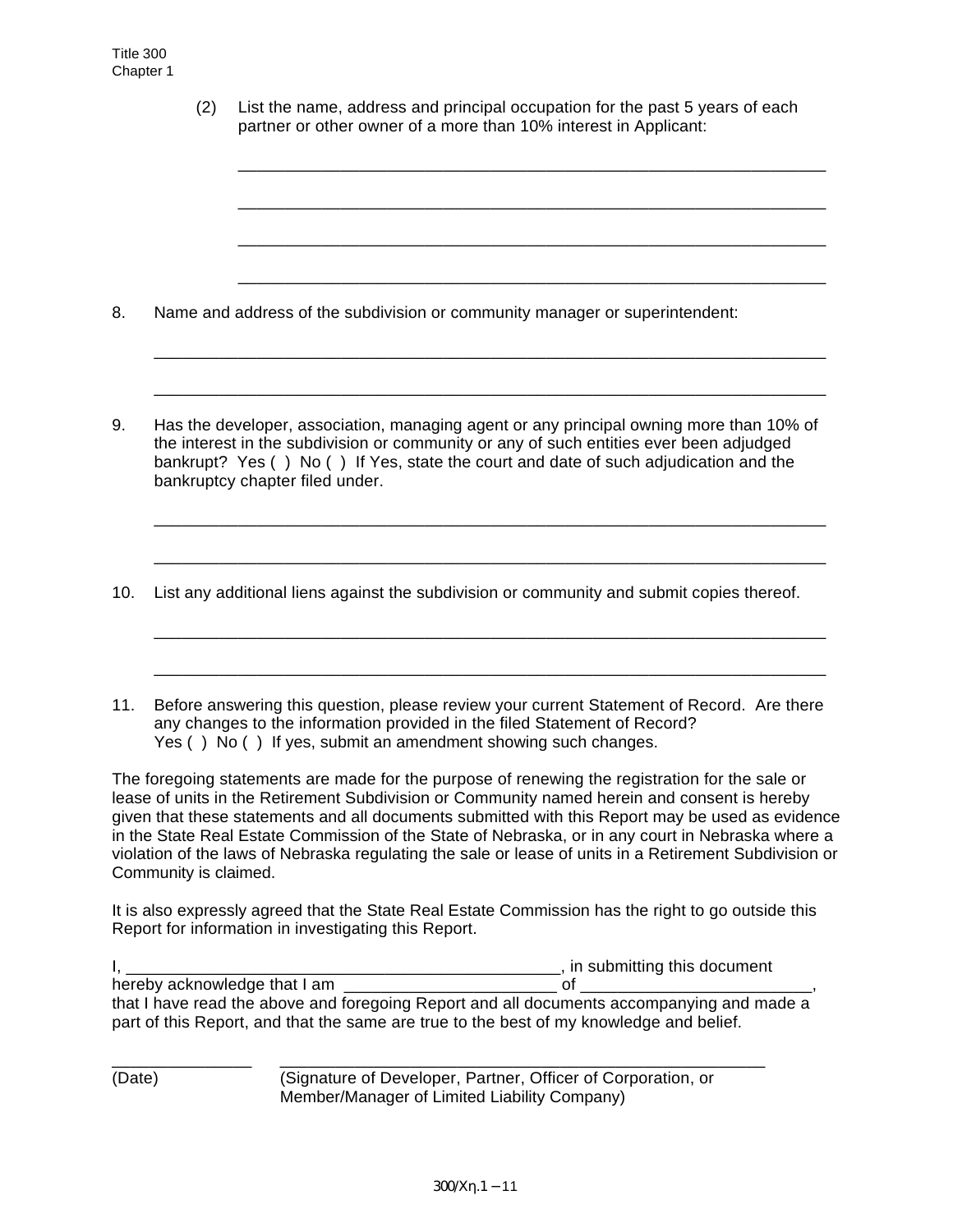#### PUBLIC-OFFERING STATEMENT OF (Name and address of Subdivision or Community)

### 1. Date of this Report:

- 2. Name and Principal Address of Developer:
- 3. General Description: (Give a general description of the subdivision or community stating the total number of lots, parcels, units or interests in the offering.)
- 4. Encumbrances: (List all encumbrances showing total indebtedness and terms of repayment. Also list restrictions and easements. Describe zoning. List taxes and special assessments, if any. If applicable, state that the association may incur debt secured by sold or leased lots or units.)
- 5. Use for Which Property Offered:
- 6. Hospital and Health Facilities:
- 7. Recreational Facilities:
- 8. Public Improvements: (Streets, water, sewer and other customary public utilities.)
- 9. Cost of Proposed Public Improvements:
- 10. Estimated Date of Completion of Proposed Public Improvements:
- 11. Date Audited or, if applicable, Prospective Financial Statements were filed with State Real Estate Commission: (Financial statement must be for both the developer and, if applicable, the association.)
- 12. Public Transportation Facilities:
- 13. Right to Adjust Regular Monthly Charge: (A general statement as to whether or not the developer has the right to increase or decrease the regular monthly charge and under what conditions said adjustment will be made.)
- 14. Items Included in Regular Monthly Charge:
- 15. Services NOT Included in Regular Monthly Charge:
- 16. Budget: (If periodic payment is subject to change, attach a detailed current or projected budget of expenses and liabilities of the association, the assumptions upon which the budget is based, including the number of units or lots assumed to be paying such payments, and the effect on monthly payments if less than the assumed number of units or lots are disposed of to purchasers or lessees.)
- 17. Insurance: (Describe insurance coverage or state that no insurance coverage is provided.)
- 18. Cancellation Rights: (Describe the cancellation rights granted to prospective purchasers, which must extend for not less than 3 business days after delivery of Public-offering Statement or execution of contract, whichever is later, and include a statement that such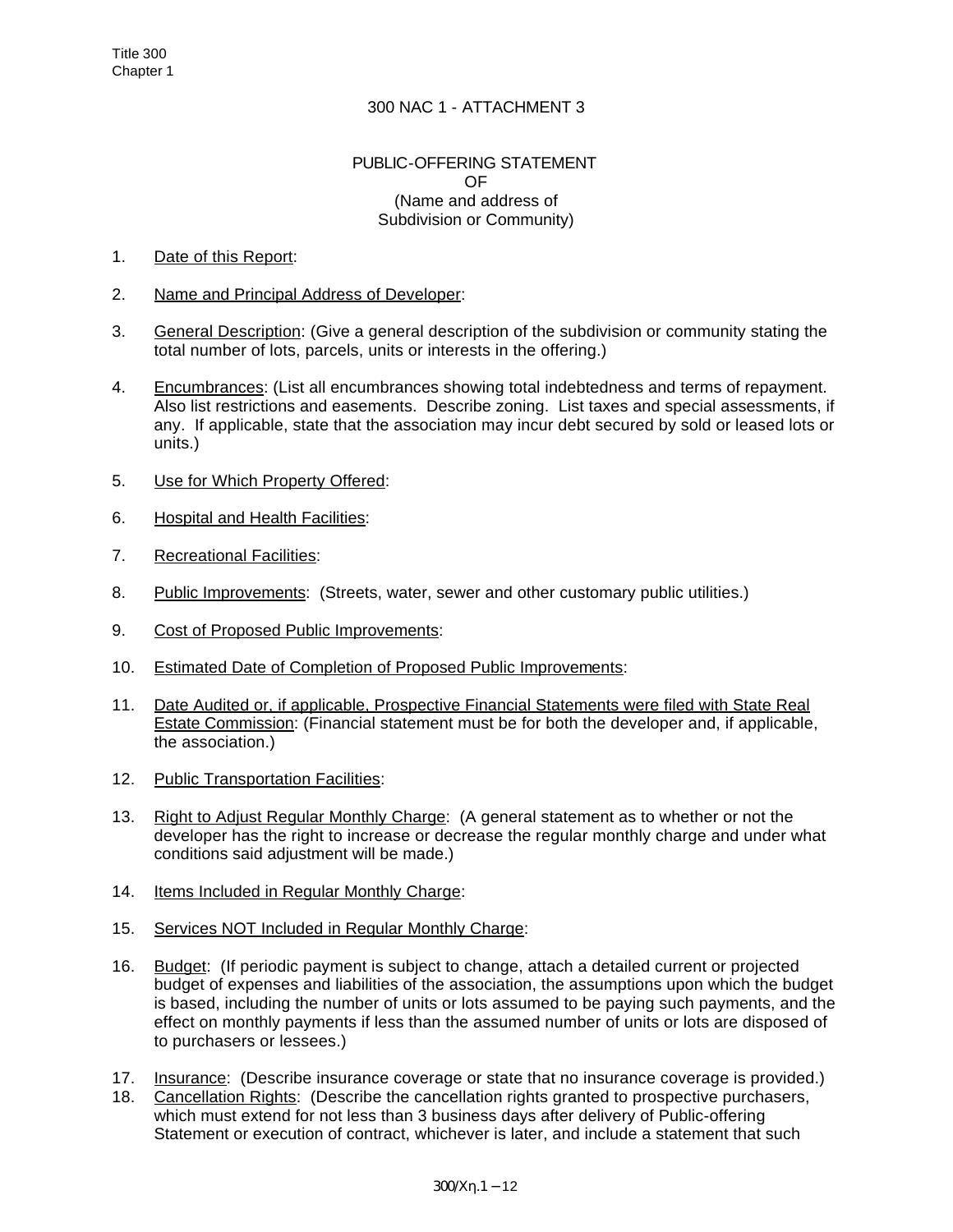cancellation rights may not be waived.)

- 19. Miscellaneous: (If applicable, state the affiliations of the association or developer with another organization referred to in any promotional materials, and the extent to which the affiliate is responsible for the financial and contractual obligations of the association or developer. If applicable, state any policy with regard to health or financial conditions.)
- 20. Officers and Directors or Principals of Developer: (List officers and directors if a corporation; managing members or manager if a limited liability company; general partners of a partnership; or other principals if different entity.)
- 21. Manager or Superintendent: (Individual or company providing day-to-day management of subdivision or community.)

## TO THE DEVELOPER:

The above are the required headings and subject matter for the Public-offering Statement. All headings must be used exactly as written above.

Your attention is called to the section of the law dealing with the form and use of the Statement: "No person may advertise or represent that the agency approves or recommends the subdivision lands or disposition thereof. No portion of the public-offering statement may be underscored, italicized or printed in larger or heavier or different color type than the remainder of the statement unless the agency requires or permits it."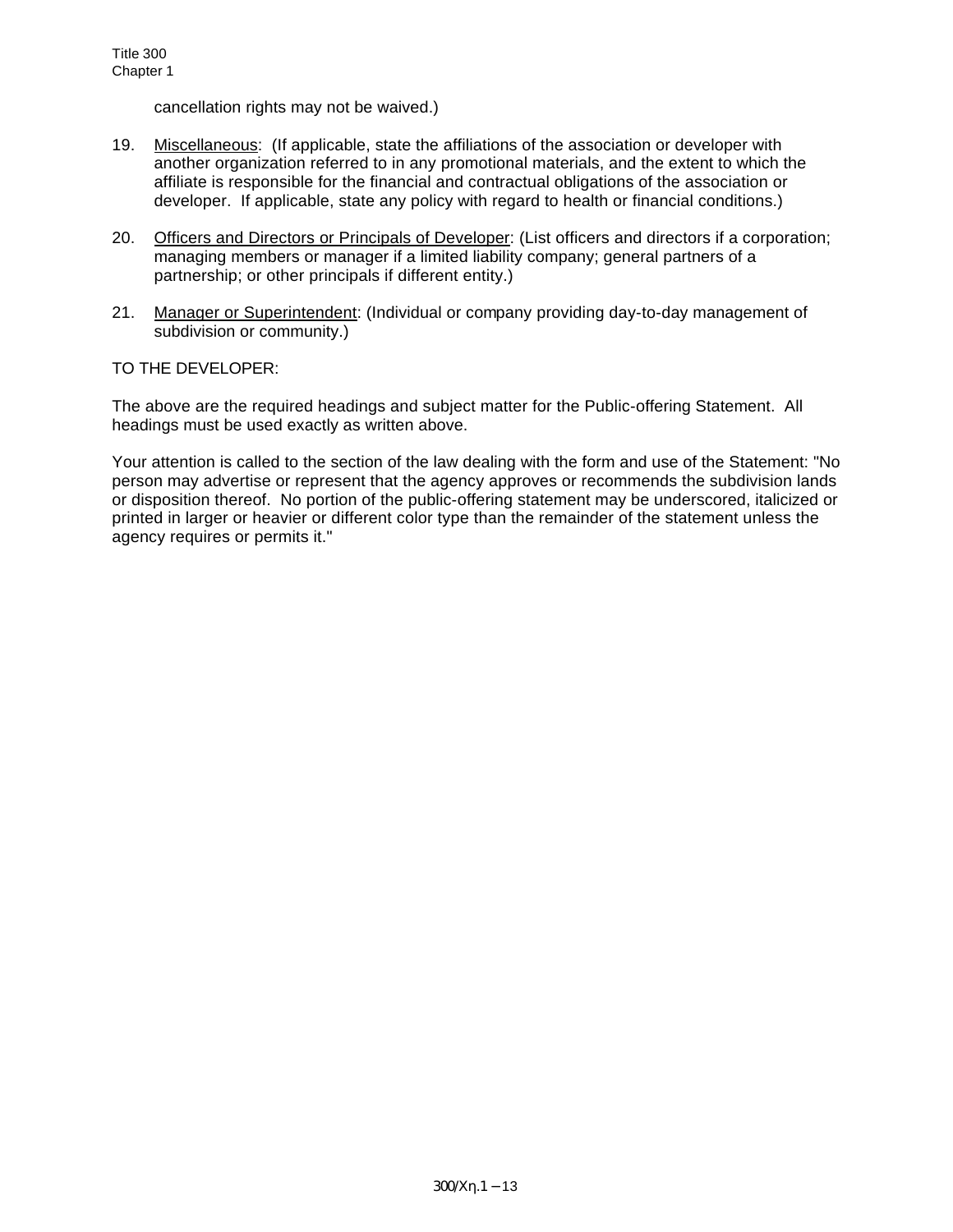#### NEBRASKA REAL ESTATE COMMISSION P.O. Box 94667 Lincoln, Nebraska 68509-4667

### **Registration of Escrow Account**

having filed an application for registration

(Name of Developer)

of the contract of the contract of the contract of the contract of the contract of the contract of the contract of the contract of the contract of the contract of the contract of the contract of the contract of the contrac

(Name of Retirement Subdivision or Community)

community under Neb. Rev. Stat. §§76-1301 through 76-1315, does register with the Nebraska Real Estate Commission the following escrow account in which any deposit(s) made in connection with the purchase or reservation of a lot or unit in a retirement subdivision or community from a developer shall be placed and held until: (1) the date public improvements serving the above retirement subdivision or community are substantially completed and secured financing has been obtained by the developer or association (a) in an amount adequate to complete the improvements to the subdivision or community as represented in the Statement of Record, as submitted for registration, and (b) under such terms as are consistent with the budget stated in the Publicoffering Statement; or (2) refunded to the purchaser. The escrow account, to be used solely for the above purpose, is carried with the following Nebraska financial institution, which accounts are insured by a governmental agency or instrumentality, under the following account name and number:

|                                                                                                                                                           |                          | , Nebraska                  |  |  |  |
|-----------------------------------------------------------------------------------------------------------------------------------------------------------|--------------------------|-----------------------------|--|--|--|
| (Name of Financial Institution)                                                                                                                           | (City)                   |                             |  |  |  |
| (Exact Title of Account)                                                                                                                                  |                          | (Account Number)            |  |  |  |
| (Name of Developer)                                                                                                                                       | does hereby covenant and |                             |  |  |  |
| authorize<br>(Name of Financial Institution)                                                                                                              |                          | to allow, at anytime a duly |  |  |  |
| authorized representative of the Nebraska Real Estate Commission to examine the aforementioned<br>escrow account as required by Neb. Rev. Stat. §76-1312. |                          |                             |  |  |  |
| Executed at ________________________________this ________ day of _______________, ____________.                                                           |                          |                             |  |  |  |

 $\frac{1}{2}$  ,  $\frac{1}{2}$  ,  $\frac{1}{2}$  ,  $\frac{1}{2}$  ,  $\frac{1}{2}$  ,  $\frac{1}{2}$  ,  $\frac{1}{2}$  ,  $\frac{1}{2}$  ,  $\frac{1}{2}$  ,  $\frac{1}{2}$  ,  $\frac{1}{2}$  ,  $\frac{1}{2}$  ,  $\frac{1}{2}$  ,  $\frac{1}{2}$  ,  $\frac{1}{2}$  ,  $\frac{1}{2}$  ,  $\frac{1}{2}$  ,  $\frac{1}{2}$  ,  $\frac{1$ 

(Signature of Developer)